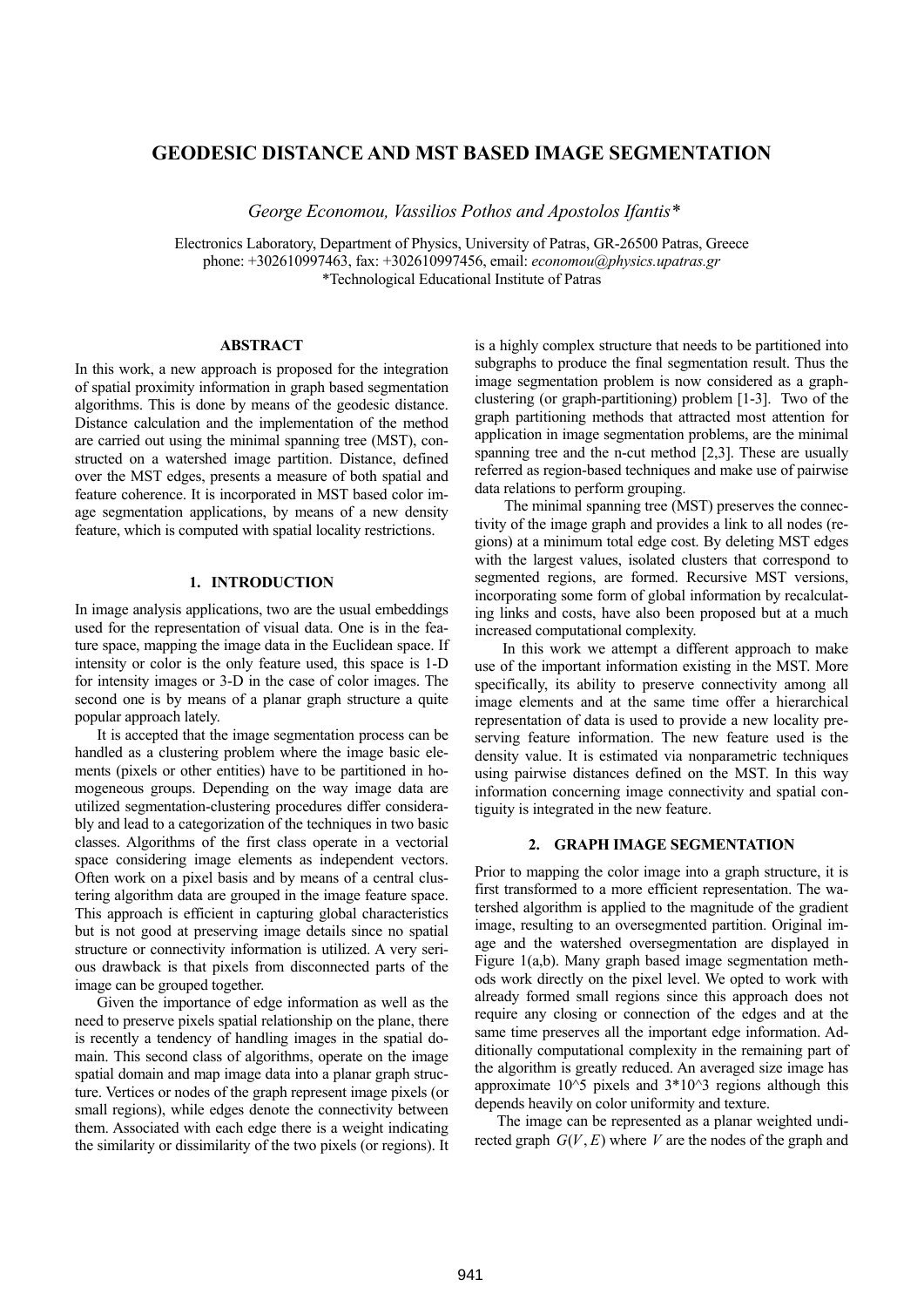an edge *E* is formed between every node and it's connected neighbours. Each node  $V_i$  represents a small quasihomogeneous watershed defined region. These regions are undersized to capture texture, shape or other characteristics that require a certain spatial extend. As a result, the mean color vector can be considered as sufficient feature descrip-



Figure 1. (a) Original image "woman", 261x116 pixels (b) watershed segmentation of the gradient image (~1800 regions)

also represents a vector  $X_i$  in the RGB feature space. Assotor. Using this transformation, each node  $V_i$  of the graph, ciated with each edge  $E_{i,j}$ , there is a positive weight  $w_{i,j}$ , indicative of the visual dissimilarity of the two nodes  $i, j$ . Its value is defined here using the Euclidean distance  $d_{i,j}$  between the corresponding vectors in RGB feature space as the  $L_2$  norm

$$
w_{i,j} = d_{i,j} = \|X_i - X_j\|
$$
 (1)

This type of graph image representation is often called region adjacency graph (RAG) [4]. It should be noticed that although edge weights are defined in Euclidean space the graph is planar.

# **2.1 MST based segmentation**

A simplification of the RAG structure by means of a spanning tree that runs over all nodes, at a minimum total length cost, results in the MST graph displayed in Figure2. The MST is constructed using well known greedy algorithms and the upper bound of its computational complexity is  $O(N^2 log N)$ , N the number of graph nodes. Although among graph based segmentation algorithms, the computational efficiency of the MST is recognized, there are several problems associated with it. These are related to the fact that the MST does no include global information in the merging operations, which are decided locally by weight values. Nevertheless results are in some cases quite satisfactory. A situation where MST fails is when a series of regions, which differ slightly from each other, bridge a large gap in the feature space. Since the edge weights are small, the graph will not be cut and very different objects in terms of feature space characteristics will be merged. Recursive implementations of the MST algorithm, recalculating edge costs, can tackle the problem increasing complexity [2].



Figure 2. Planar MST resulting from the region adjacency graph of Fig.1(a,b).

#### **2.2 Feature space clustering**

In pattern recognition applications, the basic algorithmic tool for manipulating data in the feature space is clustering. This is in done using distances, either explicitly, between vectors in a coordinate system or using pairwise data dissimilarities. Image data are strongly correlated and form clusters with complex shape and structure that makes clustering and subsequent segmentation a difficult task.

 A serious problem related to cluster based image segmentation is that classical algorithms neglect the information contained in the pixels' spatial coordinates. Regions that are located at close distance, have a higher probability to be located close in feature space. The inclusion of the spatial coordinates as additional features, has not proved as a good solution to the problem since it mixes heterogeneous attributes and is difficult to apply the proper scaling.

 The problem of spatial proximity and region homogeneity is quite complicated. For example there are image features like the background pixels, which usually belong to the same class and which can be situated far apart on the image plane. On the contrary, nearby pixels that are separated by a large color or intensity difference, belong to different classes. Thus for segmentation purposes, x-y coordinate distance is not a good criterion to be associated with region homogeneity. A better measure to describe spatial coherence is by means of a geodesic distance on the image relief since; it describes distance spanned in the feature space.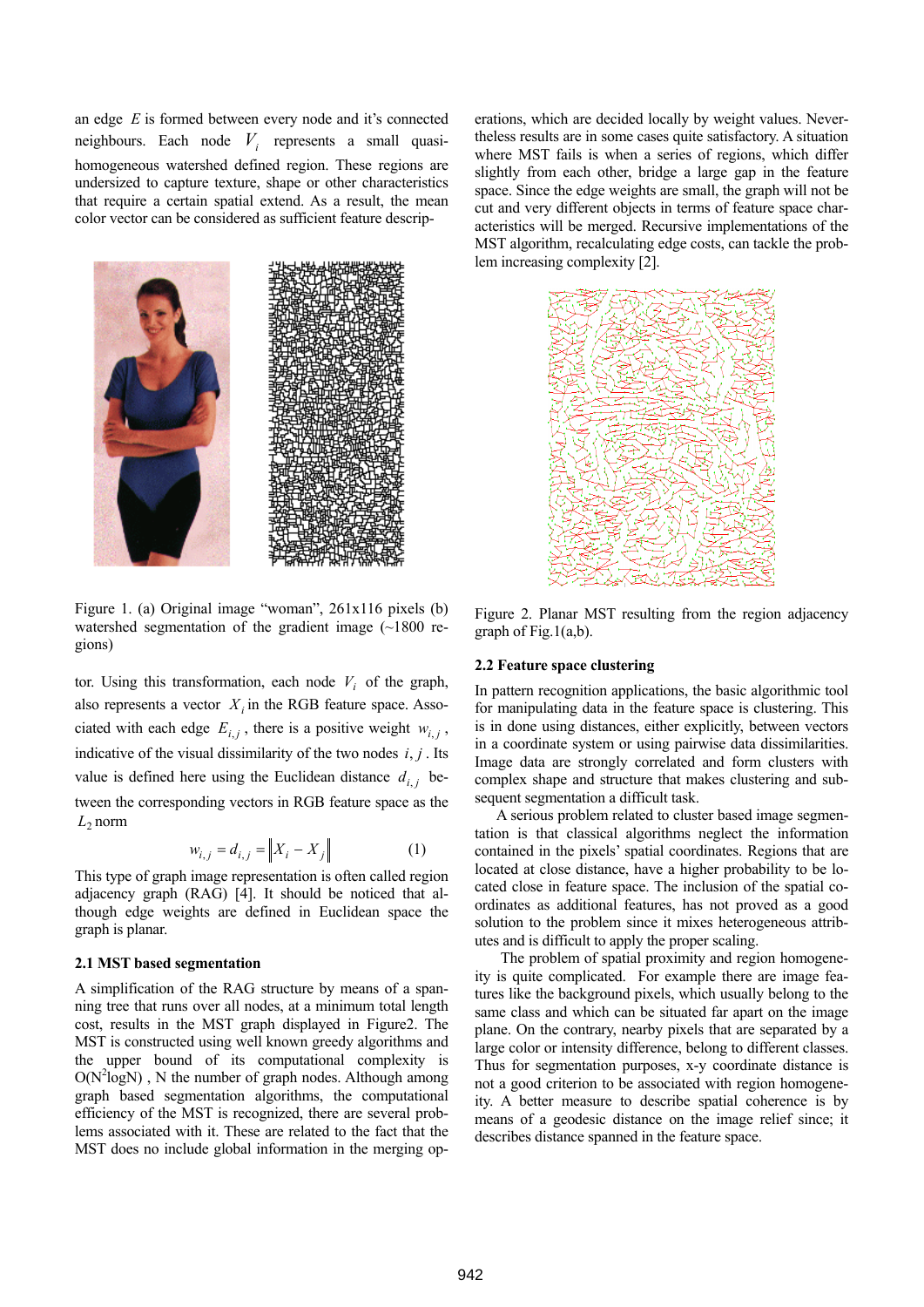### **3. GEODESIC DISTANCE AND MST**

Given the region adjacency graph of the watershed segmented image, the geodesic distance between regions p and q, is defined as the shortest path from  $p$  to q. Suppose  $P = \{p_1, p_2, \ldots, p_n\}$ , is a path between  $p_1$  and  $p_n$ , where ( $p_i$  and  $p_{i+1}$  are connected neighbours). The path length *l*(*P*) is defined as

$$
l(P) = \sum_{i=1}^{n-1} d(p_i, p_{i+1})
$$
 (2)

that is the sum of the neighbour distances  $d$  between adjacent points in the path.

 Having constructed the MST of the graph image  $G(V, E)$ , the previously described geodesic distance between any of its nodes  $V_i$ ,  $V_j$ , can be computed, in a unique way. The new distance connecting every two nodes of the MST is defined as

$$
D_{(i,j)MST} = \sum_{i}^{j} w_{t,t+1} \tag{3}
$$

where,  $w_{t,t+1}$ , are the weights linking adjacent nodes  $V_t$ ,  $V_{t+1}$  on the MST. According to equation (1), each weight is equal to the Euclidean distance  $d_{t,t+1}$ , between the corresponding feature vectors  $X_t, X_{t+1}$ .

 The distance defined in this way through the MST can be considered as an approximation of the shortest path distance and its value is related to the feature space coherence of the two regions. A very similar idea, defined according to fuzzy logic principles is the notion of fuzzy connectedness.

#### **3.1 MST based local density estimation**

It is known that given a collection of sample vectors  $X_i$ , i.e. corresponding to a watershed image regions, using nonparametric techniques we can estimate the density function at any point *X* of the color space

$$
\hat{f}(X) = \frac{1}{nh^d} \sum_{i=1}^n K\left(\frac{X - X_i}{h}\right) \tag{4}
$$

The kernel  $K(X)$  is taken to be a radially symmetric, nonnegative function centered to zero and integrating to one. A common selection is the Gaussian kernel and in this work the space dimensionality is  $d = 3$ . The window radius *h* (bandwidth) is very critical for the smoothness of the density estimate. By locating local maxima of  $\hat{f}$  we can perform clustering and therefore image segmentation. As mentioned in 2.2, the density estimate computed in this way does not consider any spatial contiguity between pixels.

In this work, the previously defined geodesic distance based on the MST,

$$
D_{(i,j)MST} = \sum_{i}^{j} d_{t,t+1}
$$
 (5)

substitutes in the kernel of equation (4), the  $||X - X_i||$  norm, and is used to obtain a new density estimate at every graph node. Although the n value in the summation of (4), in principle runs over all image regions, in practical terms only nodes that are not separated by a large color or intensity discontinuity will contribute to the density average. Thus the new density estimate takes into consideration locality criteria defined by the structure and length of MST edges.

In order to visualize results, using equations (3) and (4), the density value estimated at every image graph node is displayed in the vertical axis of the plot of Figure 3. It is observed that the density modes are peaked in the spatially uniform parts of the image. The variability in values is due to the 'random walk' type of MST distance, as it runs over uniform areas. When the application of interest is image segmentation a variation of the mean shift algorithm [5], is appropriate to determine modes in this peaked type of density structure. To reduce density variability in image 'flat areas', a more appropriate distance measure to use is

$$
D_{(i,j)MST} = \max\left\{d_{t, t+1}\right\} \tag{6}
$$

where, the max of the individual distances  $d_{t,t+1}$ , forming the path between nodes  $V_i$ ,  $V_j$ , is selected. In this case there is a flattening of the density estimate. An additional useful constraint imposed to avoid the well-known MST limitation,

namely the 'chaining effect', is to consider also the distance in the feature space between nodes  $i, j$  and use the maximum of the two

$$
D_{(i,j)} = \max\{D_{(i,j)MST}, d_{(i,j)}\}
$$
 (7)

The estimated density in this case is displayed in Figure 4. A filtering of local variations takes place and the density levels corresponding to separate objects or regions of the image are quite distinct.



Figure 3. Estimated density (vertical axis, arbitrary units), at each node of the MST, using equations (4,5). The horizontal plane corresponds to the image spatial coordinates.

### **4. SEGMENTATION RESULTS**

The computed density can be either used as a stand-alone feature for segmentation or in conjunction with color. As an example, segmentation results using matlab's kmeans algorithm and 4 clusters are displayed in Figure 5 when, (a) RGB components are used, (b) data are clustered in a 4-D space, by using the additional local density feature. An alternative way of segmenting the image is by using, a combination of density and color uniformity restrictions, on the MST struc